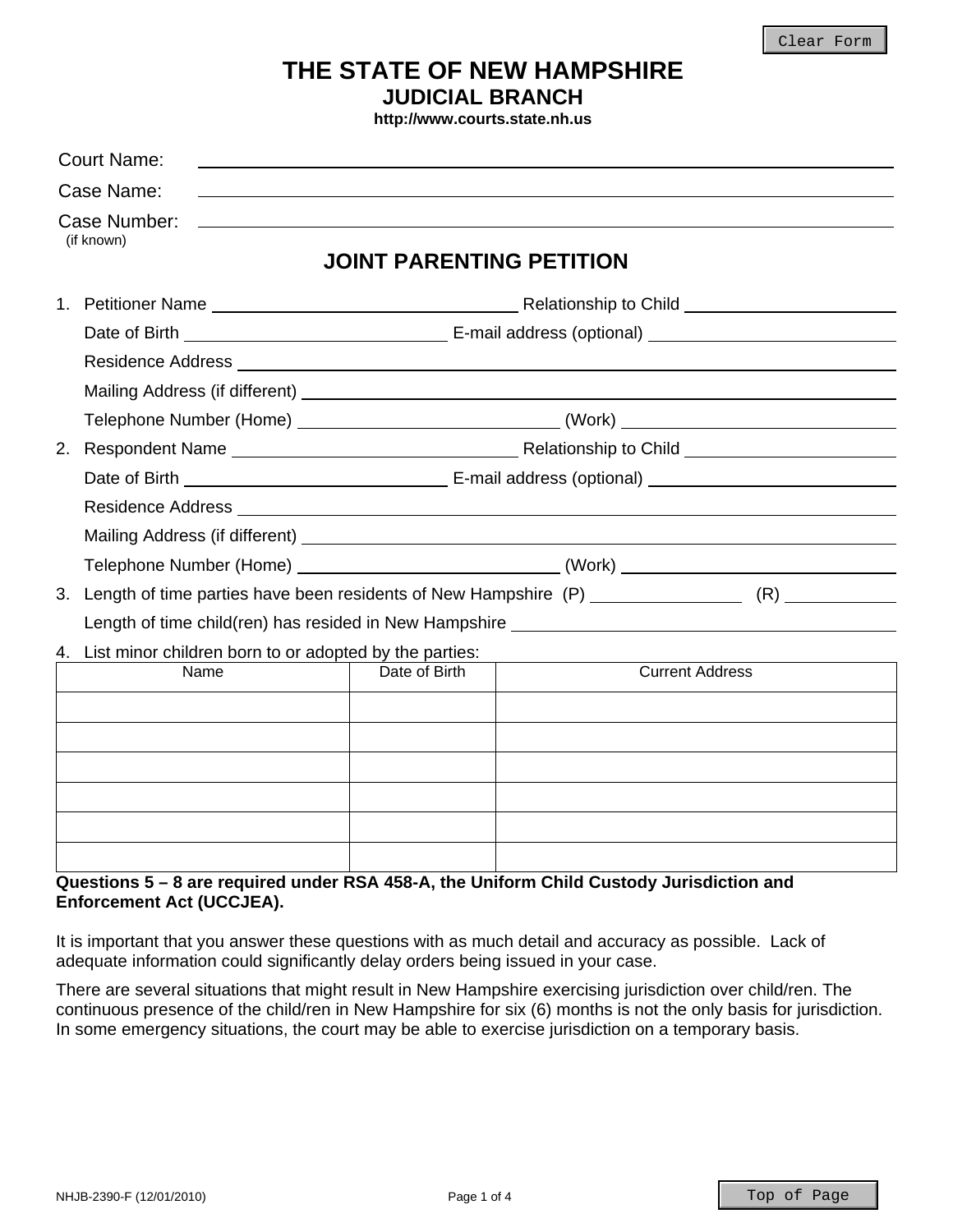**Case Name:** 

| <b>Case Number:</b> |  |
|---------------------|--|
|                     |  |

#### **JOINT PARENTING PETITION**

5. List the places where the minor child/ren of the parties has/have lived in the last **five (5) years** and the names of the people they lived with at that time, if you know. Start with where the child lives now and work backward in time.

| Dates<br>From/To | Town/City, State | Parent(s)/Caretaker | <b>Current Address/Contact</b><br>Address of Parent/Caretaker | Which<br>Child/ren |
|------------------|------------------|---------------------|---------------------------------------------------------------|--------------------|
|                  |                  |                     |                                                               |                    |
|                  |                  |                     |                                                               |                    |
|                  |                  |                     |                                                               |                    |
|                  |                  |                     |                                                               |                    |
|                  |                  |                     |                                                               |                    |
|                  |                  |                     |                                                               |                    |

**If more space is needed, attach Extra Page (Form NHJB-2656-FP).** 

**I have attached Form NHJB 2656-FP because additional space was needed.** 

6. Are there any person(s), not a party to this proceeding, who have physical custody of the child/ren or who claim to have custody, physical custody or parenting time rights?  $\Box$  Yes  $\Box$  No If yes, list name(s) and address(es) of person(s):

#### 7. Check one of the following:

 I **have not** participated in any court case(s) concerning the custody, visitation, parenting time or placement of the child/ren in this or any other state.

**OR**

 I **have** participated in court case(s) concerning the custody, visitation, parenting time or placement of the child/ren in this or any other state. I have participated in the following:

| Name of Court | <b>State</b> | Case No. | Date of Court Order |
|---------------|--------------|----------|---------------------|
|               |              |          |                     |
|               |              |          |                     |
|               |              |          |                     |
|               |              |          |                     |

8. Are there any actions for enforcement, or proceedings relating to domestic violence, domestic relations, protective orders, marriage dissolution, paternity, legitimation, custody, parental rights and responsibilities, termination of parental rights, adoption, juvenile, or other proceedings in any court in any state affecting any<br>children pared in this patition or parents of those children?  $\Box$  Yes  $\Box$  No. If yes, complete the followi  $\overline{\text{C}}$  of those children?  $\Box$  Yes

| children named in this petition or parents of those children?<br>Y es<br><b>NO</b> |       |          | If yes, complete the following: |
|------------------------------------------------------------------------------------|-------|----------|---------------------------------|
| Name of Court                                                                      | State | Case No. | Type of Court Case              |
|                                                                                    |       |          |                                 |
|                                                                                    |       |          |                                 |
|                                                                                    |       |          |                                 |
|                                                                                    |       |          |                                 |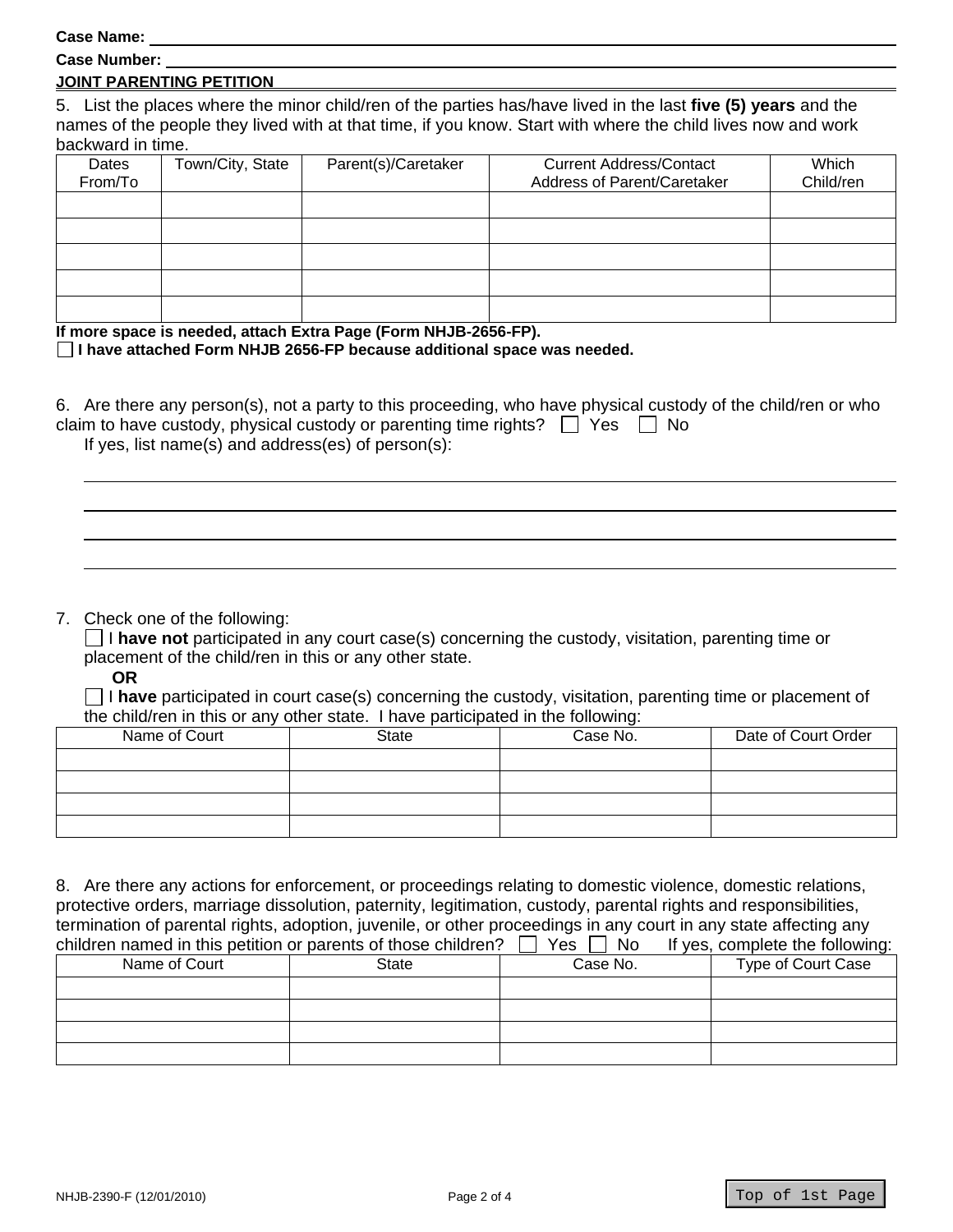| Case Number:                                                                                                                                                                                                                                                                                                                                                                                                                                                                                                                                                                                           |  |  |  |  |
|--------------------------------------------------------------------------------------------------------------------------------------------------------------------------------------------------------------------------------------------------------------------------------------------------------------------------------------------------------------------------------------------------------------------------------------------------------------------------------------------------------------------------------------------------------------------------------------------------------|--|--|--|--|
| JOINT PARENTING PETITION                                                                                                                                                                                                                                                                                                                                                                                                                                                                                                                                                                               |  |  |  |  |
| 9. Please check one of the following regarding public assistance.<br>No public assistance (TANF) is now being or has within the last 6 months been provided, nor is<br>medical assistance (Medicaid) presently being provided, for any minor child of the parties.<br>The N.H. Department of Health and Human Services is providing or has provided within the last 6<br>months public assistance (TANF) and/or medical assistance (Medicaid) for a minor child or children of<br>the parties. If you check this box, you must mail copies of this petition and the personal data sheet to<br>DHHS at: |  |  |  |  |
| New Hampshire Department of Health and Human Services<br>Division of Child Support Services - Legal Unit<br>129 Pleasant Street<br>Concord, NH 03301                                                                                                                                                                                                                                                                                                                                                                                                                                                   |  |  |  |  |
| 10. Requests for court orders:<br>TEMPORARY. The parties respectfully request that the Court issue temporary orders on any of the<br>following issues. (Check all that apply). A temporary order is in effect until the final hearing.                                                                                                                                                                                                                                                                                                                                                                 |  |  |  |  |
| Other <b>Communist Communist Communist Communist Communist Communist Communist Communist Communist Communist Communist Communist Communist Communist Communist Communist Communist Communist Communist Communist Communist Commu</b><br>$\Box$ Parenting Plan<br>Child support                                                                                                                                                                                                                                                                                                                         |  |  |  |  |
| FINAL. The parties respectfully request that the Court issue a final order approving or establishing<br>the following (check all that apply):<br>A parenting plan which describes the parties' parental rights and responsibilities relating to minor<br>children;<br>Child support obligations for any minor children;<br>Any other relief which may be appropriate;                                                                                                                                                                                                                                  |  |  |  |  |
|                                                                                                                                                                                                                                                                                                                                                                                                                                                                                                                                                                                                        |  |  |  |  |

## **I acknowledge that I have a continuing duty to inform the court of any court action in this or any other state that could affect the child/ren in this case.**

I swear or affirm that the foregoing information is true and correct to the best of my knowledge.

| Date                                                                             | <b>Signature of Petitioner</b>        |
|----------------------------------------------------------------------------------|---------------------------------------|
|                                                                                  |                                       |
| This instrument was acknowledged before me on __________________ by ____________ |                                       |
| My Commission Expires ________________<br>Affix Seal, if any                     | Signature of Notarial Officer / Title |
| Signature of Attorney for Petitioner                                             |                                       |
| Printed Name, Address and Phone Number of Attorney                               | Bar#                                  |